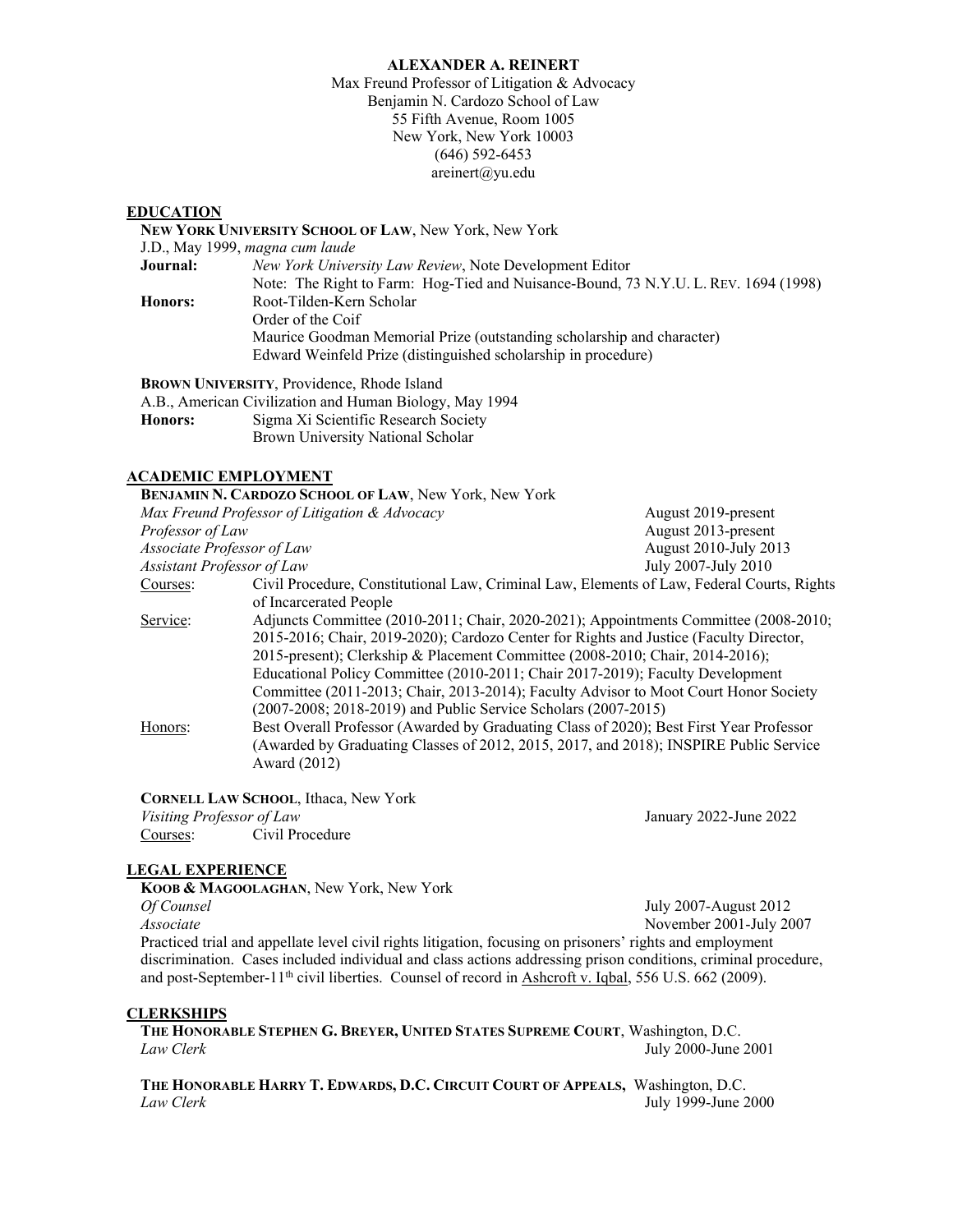## **LAW REVIEW ARTICLES**

*Qualified Immunity's Flawed Foundation*, \_\_ CAL. L. REV. \_\_ (forthcoming 2023)

*New Federalism and Civil Rights Enforcement: A Progressive Platform for State and Local Governments*, 116 NORTHWESTERN L. REV. 737 (2021) (with James E. Pfander and Joanna C. Schwartz)

*Going Rogue: The Supreme Court's Newfound Hostility to Policy-Based Bivens Claims*, 96 NOTRE DAME L. REV. 1835 (2021) (with James E. Pfander and Joanna C. Schwartz)

*The Myth of Personal Liability: Who Pays When Bivens Claims Succeed*, 72 STAN. L. REV. 561 (2020) (with James E. Pfander and Joanna C. Schwartz)

*Measuring Selection Bias in Publicly Available Judicial Opinions*, 38 REV. LITIGATION 255 (2019)

*The Narrative of Costs, the Cost of Narrative*, 40 CARDOZO L. REV. 121 (2018)

*Qualified Immunity at Trial*, 93 NOTRE DAME L. REV. 2063 (2018)

*The Influence of Government Defenders on Affirmative Civil Rights Enforcement*, 86 FORDHAM L. REV. 2181 (2018)

*Solitary Troubles*, 93 NOTRE DAME L. REV. 927 (2018)

Erie *Step Zero*, 85 FORDHAM L. REV. 2341 (2017)

*The Second Circuit and Social Justice*, 85 FORDHAM L. REV. 73 (2016) (with Matthew Diller) [commissioned by the United States Court of Appeals for the Second Circuit on the 125<sup>th</sup> Anniversary of the Court]

*Reconceptualizing the Eighth Amendment: Slaves, Prisoners, and "Cruel and Unusual Punishment,"* 94 N.C. L. REV. 817 (2016)

*Measuring the Impact of Plausibility Pleading*, 101 VA. L. REV. 2117 (2015)

*The Burdens of Pleading*, 162 U. PA. L. REV. 1767 (2014)

*Screening Out Innovation: The Unrecognized Merits of Meritless Litigation*, 89 IND. L. J. 1191 (2014)

*Asking the First Question: Reframing* Bivens *after* Minneci, 90 WASH. U. L. REV. 1473 (2013) (with Lumen N. Mulligan)

*Revisiting "Special Needs" Theory via Airport Searches*, 106 NW. U. L. REV. 1513 (2012); 106 NW. U. L. REV. COLLOQUY 207 (2012)

*Release as Remedy for Excessive Punishment*, 53 WM. & MARY L. REV. 1575 (2012)

*Pleading as Information-Forcing*, 75 LAW & CONTEMP. PROBS. 1 (2012)

*The Costs of Heightened Pleading*, 86 IND. L. J. 119 (2011)

*Does Qualified Immunity Matter?* 8 U. ST. THOMAS L. J. 477 (2011)

*Public Interest(s) and Fourth Amendment Enforcement*, 2010 U. ILL. L. REV. 1461 (2010)

*Measuring the Success of* Bivens *Litigation and Its Consequences for the Individual Liability Model*, 62 STAN. L. REV. 809 (2010)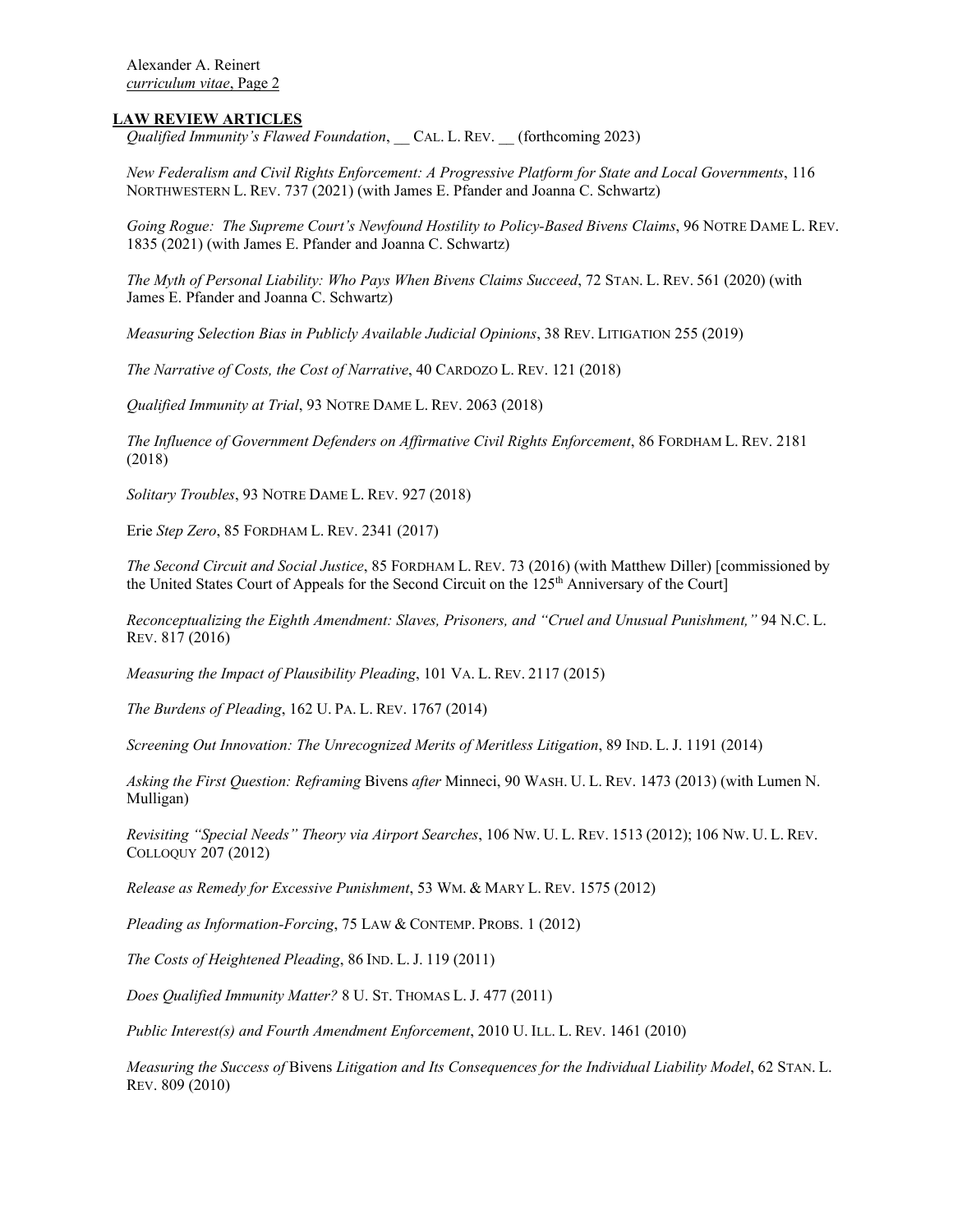*Procedural Barriers to Civil Rights Litigation and the Illusory Promise of Equity*, 78 UMKC L. REV. 931 (2010)

*Eighth Amendment Gaps: Can Conditions of Confinement Litigation Benefit from Proportionality Theory?* 36 FORDHAM URB. L. J. 53 (2009)

## **OTHER PUBLICATIONS**

*Disruptors and Disruptions – Re-Centering Procedural Narrative*, in A CRITICAL GUIDE TO CIVIL PROCEDURE (forthcoming 2022)

*Supervisory Liability After* Iqbal, 41 CARDOZO L. REV. 945 (2020)

*We Can End Qualified Immunity Tomorrow*, BOSTON REVIEW (June 23, 2020)

*The Simple Way Congress Can Stop Federal Officials from Abusing Protesters*, POLITICO (June 10, 2020) (with Joanna Schwartz and James Pfander)

*Stop Staring at Manafort and Look at Rikers Island's Predominant Population*, N.Y. DAILY NEWS (June 6, 2019) (with Betsy Ginsberg)

*One Detention Center's Pain Is a Window on a National Plague: Jail and Prison Inmates Across America Struggle to Protect Their Rights*, N.Y. DAILY NEWS (Feb. 6, 2019) (with Betsy Ginsberg)

Erie *Doctrine, State Law, and Civil Rights Litigation in Federal Court*, 9 CONLAWNOW 219 (2019)

*We Need to Treat Solitary Confinement like the Human Rights Abuse It Is*, HUFFINGTON POST (May 15, 2018), https://www.huffingtonpost.com/entry/opinion-reinert-solitary-confinement\_us\_5afb46a6e4b0779345d3c999

*The Cost of Seeking Legal Clarity*, Balkinization (symposium on James Pfander, CONSTITUTIONAL TORTS AND THE WAR ON TERROR (2017)),<https://balkin.blogspot.com/2017/05/the-cost-of-seeking-legal-clarity.html> (May 16, 2017)

*SPEAK FREE Act Would Silence Civil Rights and Public Interest Litigants* (Editorial), THE HILL (July 7, 2016)

*Finding the Proper Measure for Conditions of Pretrial Confinement*, Response, 161 U. Pa. L. Rev. PENNumbra 191 (2013), http://www.pennumbra.com/responses/response.php?rid=113

*The Impact of Ashcroft v. Iqbal on Pleading*, 43 URB. LAW. 559 (2011)

*National Security and the Shadows of Judicial "Common Sense,"* 96 IOWA L. REV. BULL. 1 (2010) (essay in response to Peter Margulies, *Judging Myopia in Hindsight:* Bivens *Actions, National Security Decisions, and the Rule of Law*, 96 IOWA L. REV. 195 (2010))

*Accounting for the Limitations of Congress' Enforcement Power*, U. CHI. L. REV. LEGAL WORKSHOP (Oct. 25, 2010) (editorial in response to Richard Frankel, *Regulating Privatized Government through § 1983*, 76 U. CHI. L. REV. 1449 (2009))

*The Legal System's Misuse of Epidemiology*, 87 JUDICATURE 12 (2003) (with Arthur Bryant)

*Epidemiology in the Legal Arena and the Search for Truth*, 154 AM. J. EPID. S27 (2001) (with Arthur Bryant) (solicited work)

Note, *The Right to Farm: Hog-Tied and Nuisance-Bound*, 73 N.Y.U. L. REV. 1694 (1998)

*Corruption of Previously Published Asbestos Research*, 55 ARCH. ENVTL. HEALTH 75 (2000) (with David S. Egilman)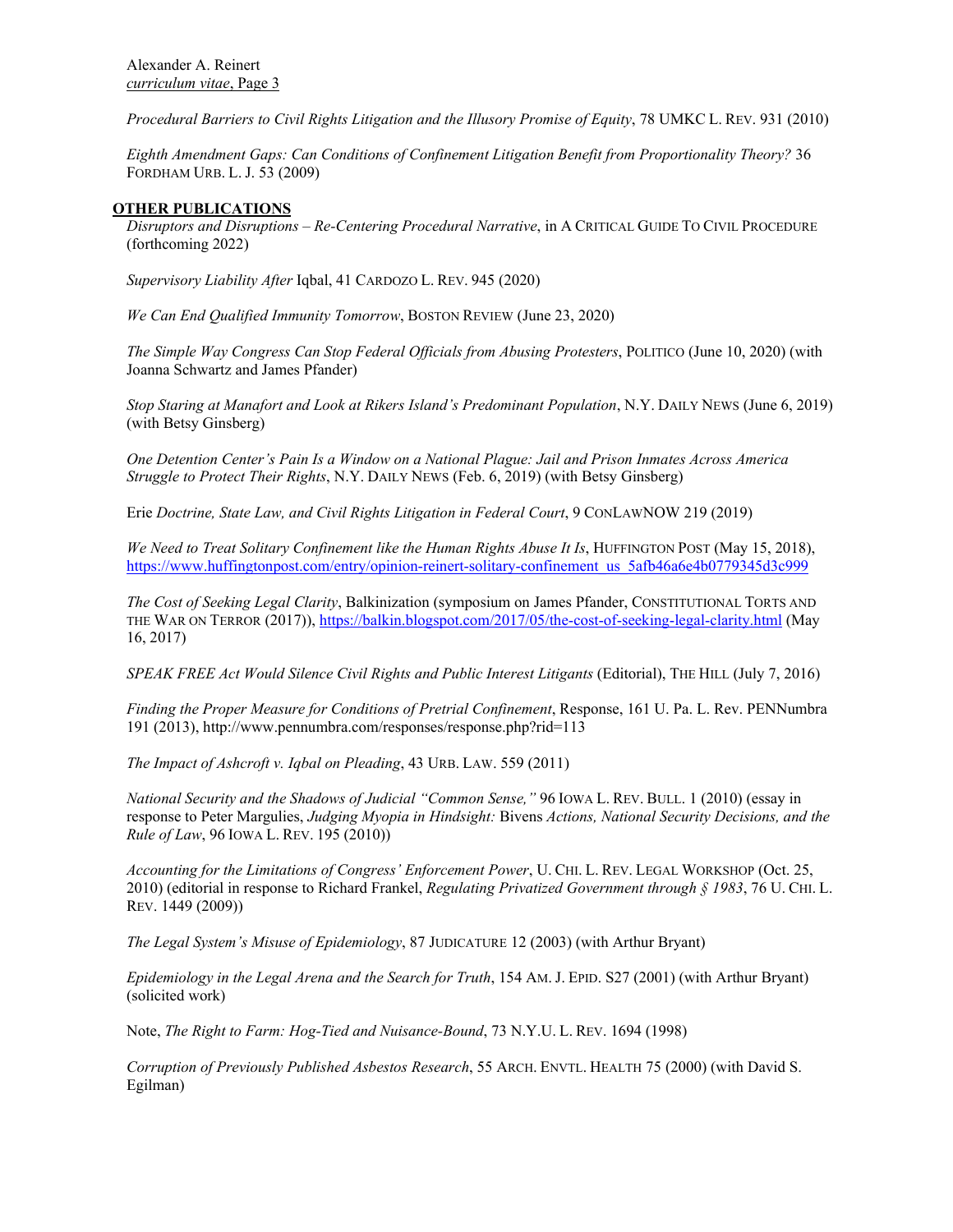*Asbestos Exposure and Lung Cancer: Asbestosis Is Not Necessary*, 30 AM.J. IND. MED. 398 (1996) (with David S. Egilman)

*The Asbestos TLV: Early Evidence of Inadequacy*, 30 AM. J. IND. MED. 369 (1996) (with David S. Egilman)

*The Origin and Development of the Asbestos Threshold Limit Value: Scientific Indifference and Corporate Influence*, 25 INT. J. HEALTH SERV. 667 (1995) (with David S. Egilman)

# **WORKS IN PROGRESS**

*Capital Sentencing in the Shadow of* Enmund *and* Tison*, 1976-2008* (with Joseph Margulies and Cassandra Stubbs)

Empirical study of all cases in which juries recommended death in jurisdictions in which capital punishment was permitted for defendants who neither killed nor intended to kill (encompassing over 4,000 death sentences)

### *Theorizing Unjustified Punishment*

Criticizing theoretical definitions of punishment that implicitly or explicitly focus on *justified* punishment and fail to acknowledge or account for the existence of *unjustified* punishment

*Asymmetric Review of Qualified Immunity Appeals*

Empirical study of all federal appellate decisions involving qualified immunity issued between 2005 and 2015 (encompassing over 5,000 opinions)

## **PROFESSIONAL HONORS AND ACTIVITIES**

**SECOND CIRCUIT PRO BONO PANEL**, New York, NY *Panel Member* 2019-2022 Appointed by Second Circuit Court of Appeals to provide appellate representation to indigent litigants upon request of the court

## **POUND CIVIL JUSTICE INSTITUTE**, Washington, DC

*Academic Fellow* 2019-present Selected by Board of Trustees to serve as an Academic Fellow for a national legal think tank created by pioneering members of the trial bar and dedicated to ensuring access to justice for ordinary citizens.

### **AMERICAN JUDICATURE SOCIETY**, Des Moines, Iowa

| Chair, Amicus Committee                                                                                           | 2009-2014 |  |
|-------------------------------------------------------------------------------------------------------------------|-----------|--|
| Member, Board of Directors                                                                                        | 2002-2011 |  |
| Member of the Board of Directors of national nonprofit organization dedicated to improving the quality of justice |           |  |
| and ensuring judicial independence in the United States. As Chair of Amicus Committee, responsible for            |           |  |
| evaluating requests for amicus participation and for providing feedback on briefs submitted on behalf of the      |           |  |
| organization.                                                                                                     |           |  |

| <b>ASSOCIATION OF AMERICAN LAW SCHOOLS, Washington, DC</b>                         |           |
|------------------------------------------------------------------------------------|-----------|
| <i>Executive Committee Member, Civil Rights Section</i>                            | 2012-2013 |
| Chair, Civil Rights Section                                                        | 2011-2012 |
| Organize thematic program for Section's Annual Meeting; prepare annual newsletter. |           |
| <b>PRACTISING LAW INSTITUTE, New York, New York</b>                                |           |

*Co-Chair, Prison Law Program* 2012, 2014 *Chair, Prison Law Program* 2009, 2010, 2011 Organize and facilitate comprehensive day-long program to educate attorneys and others regarding the substantive, procedural, and ethical rules governing prisoners' rights litigation.

**PUBLIC JUSTICE** *Chair, Iqbal Project* 2009-2019 Organize, facilitate, and assist committee devoted to researching the impact of *Ashcroft v. Iqbal* in lower courts and providing legal assistance in select cases in which *Iqbal* will play a significant role.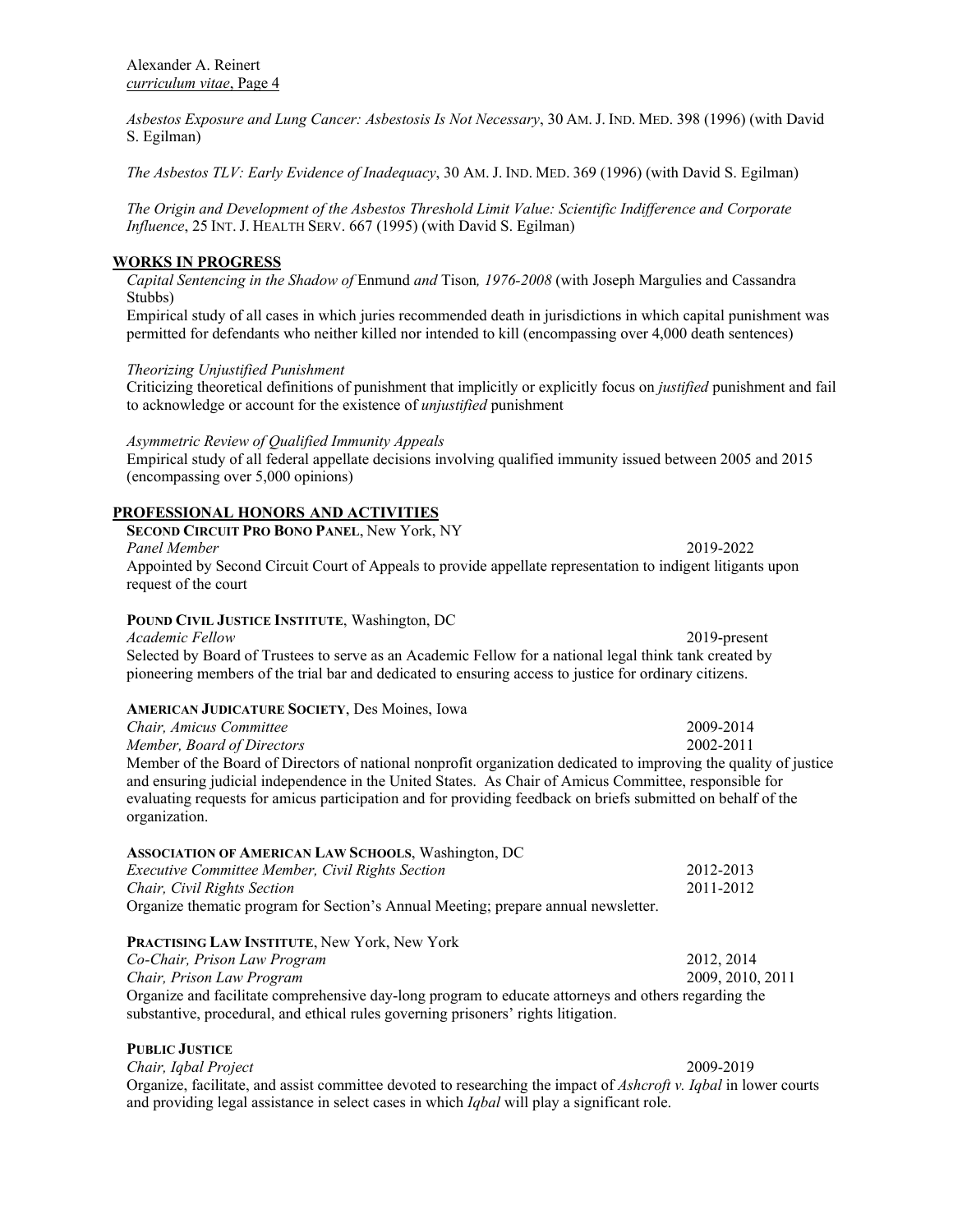# **TEMPLE BAR SCHOLAR**, London, United Kingdom

*Participating Scholar*  $\qquad \qquad$  October 2001 One of four young American lawyers to participate in month-long program devoted to the study of the English legal system from the perspective of advocates, judges, and academics.

# **TRIAL LAWYERS FOR PUBLIC JUSTICE**, Washington, DC

*Finalist, Trial Lawyer of the Year* 2006 Lead counsel for Elmaghraby v. Ashcroft, one of seven cases chosen as finalist for 2006 Trial Lawyer of the Year. Trial Lawyers for Public Justice, a national public interest organization, presents the award to those lawyers who have made the greatest contribution to the public interest by trying or settling a precedent-setting case.

# **SELECTED PRESENTATIONS, PANELS, AND CONFERENCES**

Pearson*'s Wrong Turn*, Loyola University Chicago School of Law Law Review Symposium, Chicago, Illinois (April 9, 2021)

*Going Rogue: The Supreme Court's Newfound Hostility to Policy-Based* Bivens *Claims*, Notre Dame Law Review 2021 Symposium, Notre Dame, Indiana (January 15, 2021) (with James E. Pfander and Joanna C. Schwartz)

*Section 1983 Pleadings Issues*, 37th Annual PLI Section 1983 Training, New York, New York (October 16, 2020)

Panel Presenter, *Remedies in Practice*, University of Texas Symposium on Remedies in Complex Litigation, Austin, Texas (January 31, 2020)

*Bivens/Malesko/Ziglar: Where Are We Going?* Prison Law 2019, PLI, New York, New York (November 22, 2019)

*Causation Is Everywhere*, 36th Annual PLI Section 1983 Training, New York, New York (October 24, 2019)

*Section 1983: Immunities, Remedies, and Defenses*, Second Circuit Staff Attorney Training, New York, New York (May 23, 2019; July 20, 2017)

*Supervisory Liability After* Iqbal, Ten Years of *Iqbal*: Perspectives on Policy, Procedure, and Substance, Benjamin N. Cardozo School of Law, New York, New York (March 15, 2019)

*The Myth of Personal Liability: Who Pays When Bivens Claims Succeed*, Benjamin N. Cardozo School of Law Faculty Workshop, New York, New York (February 20, 2019); Northwestern Pritzker School of Law Faculty Workshop, Chicago, Illinois (October 19, 2018)

*The State of Mind Requirement in Section 1983 Cases*, Law Clerk Video Conference on Issues in 42 U.S.C. § 1983 Litigation, Federal Bar Council, New York, New York (November 28, 2018; November 28, 2017; November 16, 2016; December 2, 2015; November 19, 2014; January 15, 2014; November 29, 2013; November 29, 2011; November 30, 2010)

*Supervisory Liability and Ashcroft v. Iqbal*, 35th Annual PLI Section 1983 Training, New York, New York (October 25, 2018)

Erie *Doctrine, State Law, and Civil Rights Litigation in Federal Court*, Erie at Eighty: Choice of Law Across the Disciplines, The Center for Constitutional Law, University of Akron School of Law, Akron, Ohio (September 14, 2018)

*Legal Strategies in Solitary Confinement Reform – Opportunities and Challenges*, The Santa Cruz Academic Summit on Solitary Confinement & Health, University of California Santa Cruz, Santa Cruz, California (May 25, 2018)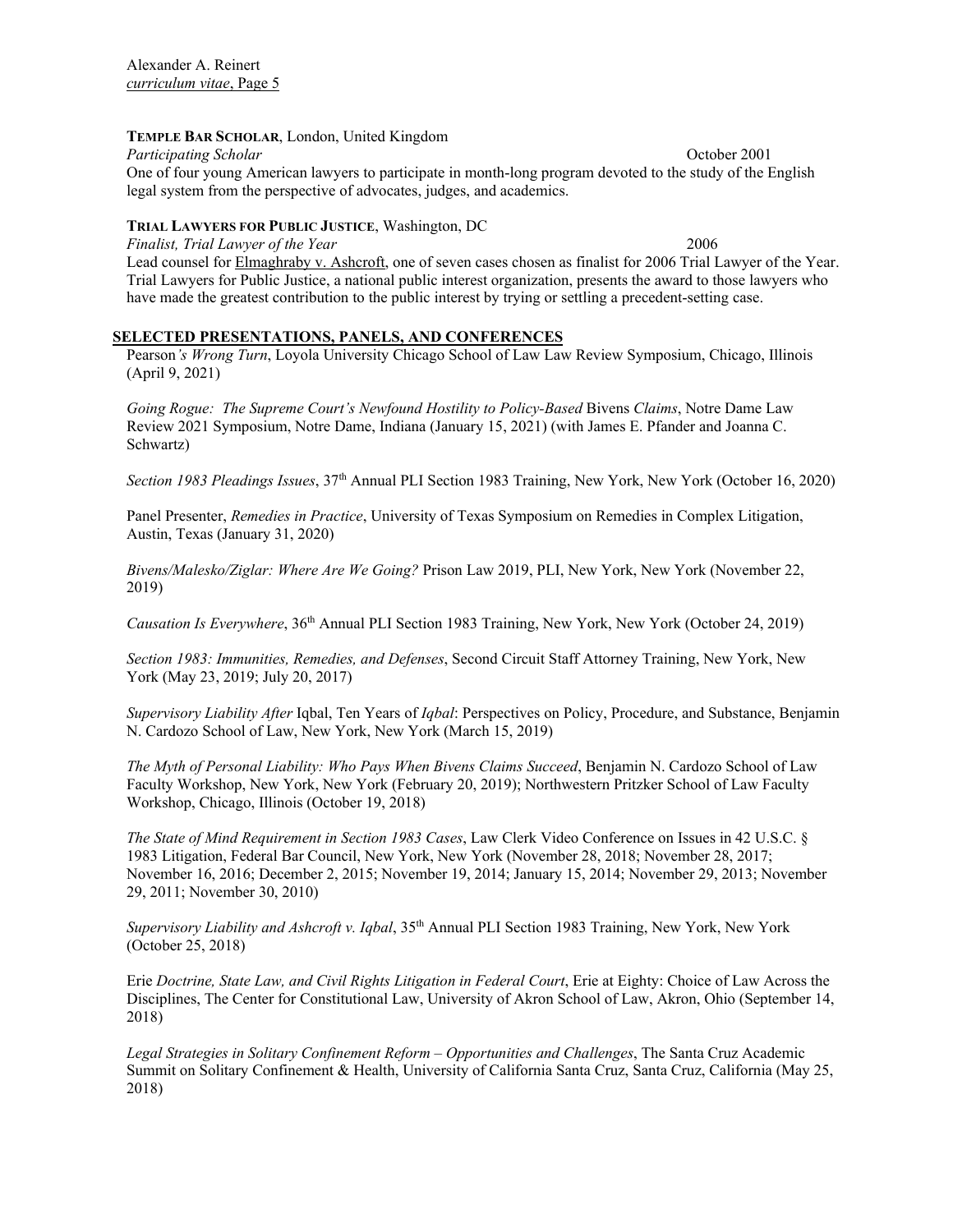*Nassau County Correctional Center: A Case Study in Jail Reform Litigation*, Nassau County Bar Association Civil Rights Committee, Mineola, New York (May 17, 2018)

Moderator, *Rikers Island: Present & Future*, Cardozo Law School New York, New York (April 24, 2018)

*Measuring Selection Bias in Publicly Available Judicial Opinions*, Judicial Efficiency Symposium, University of Texas Law School, Austin, Texas (April 21, 2018)

*The Art of Pleading: Civil Rights & Employment Law After* Iqbal, Eastern District of Michigan Federal Bar Association, Detroit, Michigan (March 23, 2018).

Moderator, Judicial Roundtable, The Innocence Project's Impact After 25 Years: Law, Policy and the Courts, New York, New York (November 17, 2017)

*Defensive Agendas and Access to Justice*, Louis Stein Center for Law and Ethics Colloquium on Access to Justice and the Legal Profession in an Era of Contracting Civil Liability, Fordham Law School, New York, New York (October 27, 2017)

*Anatomy of a Section 1983 Wrongful Conviction Case*, 34th Annual PLI Section 19983 Training, New York, New York (October 26, 2017)

*Juvenile Justice and Solitary Confinement*, NYC Social Justice Post-Graduate Fellowship Program, New York, New York (August 21, 2017)

*Theorizing Unjustified Punishment*, Benjamin N. Cardozo School of Law Faculty Brownbag Workshop, New York, New York (June 20, 2017)

*Measuring Selection Bias in Publicly Available Judicial Opinions*, Benjamin N. Cardozo School of Law Faculty Workshop, New York, New York (April 5, 2017)

Invited Commentator, University of Michigan Prison Law Roundtable, Ann Arbor, Michigan (March 10, 2017)

*Plausibility Pleading Practices: 7 Years Post-*Iqbal*, Red Flag or Red Herring*, Federal Bar Association, Civil Rights Section, New York, New York (Feb 16, 2017)

*Solitary Troubles*, St. John's University School of Law Faculty Workshop, Queens, New York (February 8, 2017)

*Abuse of State Power*, 33rd Annual PLI Section 19983 Training, New York, New York (September 29, 2016)

Invited Commentator, Second Annual Civil Procedure Workshop, University of Washington Law School, Seattle, Washington (July 14, 2016)

*Testimony on H.R. 2304, the SPEAK FREE Act of 2015*, House of Representatives Subcommittee on the Constitution and Civil Justice, Committee on the Judiciary, Washington, DC (June 22, 2016)

Panel Presenter, *Solitary Confinement in New York State*, New York City Bar Committee on Corrections and Community Reentry, New York, New York (May 18, 2016)

Panel Presenter, *Developments in Civil Procedure: Civil Rights Plaintiffs and Access to Courts*, New York Law School, New York, New York (April 8, 2016)

*Update on the Law of Incarcerated Persons*, Wm. Matthew Byrne, Jr., Judicial Clerkship Institute, Federal Judicial Center, Malibu, California (March 18, 2016)

*Solitary Troubles*, Thomas R. Kline School of Law, Drexel University, Philadelphia, Pennsylvania (February 25, 2016)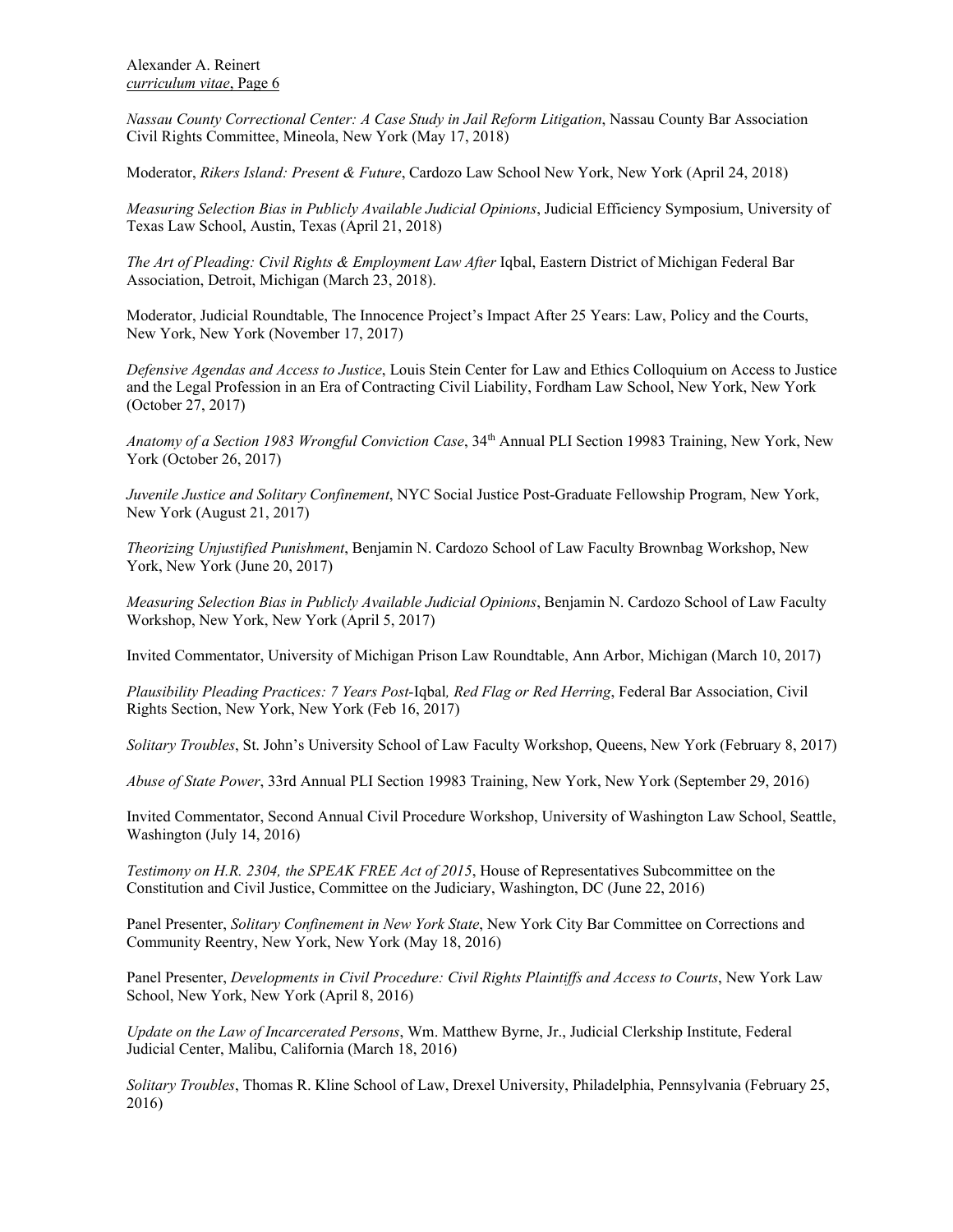Panel Presenter, *Is it Really Time to Change: Analyzing the Scope and Impact of the Recent Amendments to the Federal Rules*, New York State Bar Association Webinar (February 10, 2016)

Moderator, *Chief Justice John Roberts and Statutory Interpretation*, Benjamin N. Cardozo Law School Law Review Symposium, New York, New York (October 15, 2015)

*The New Dynamics of Solitary Confinement: Has our Singular 'Experiment' Run Its Course?* Criminal Law Faculty Seminar, New York University School of Law, New York, New York (October 6, 2015)

Erie *Step Zero*, First Annual Civil Procedure Workshop, Seattle, WA (July 16, 2015)

*The Law of Incarcerated Persons*, Federal Judicial Center Court Web Lecture, Washington, D.C. (May 20, 2015)

*Supervisory Liability,* Monell, *and Prisoners' Rights*, Nassau County Bar Association Civil Rights Committee, Mineola, New York (April 29, 2015)

*Juveniles and Solitary Confinement*, Art of Social Change, Harvard Law School, Cambridge, Massachusetts (April 2, 2015)

*Prisoner Litigation: Pleading Standards and Causes of Action*, 2015 Joint First, Second, and Third Circuit *Pro Se* Conference, New Paltz, New York (February 25, 2015)

Testimony in Opposition to Proposed Rule to Create Enhanced Supervision Housing, New York City Board of Correction, New York, New York (December 19, 2014)

Panel Presenter, *Society and Solitary Confinement: The War Within- A Panel Discussion*, New York Society for Ethical Culture, New York, New York (October 15, 2014)

*Testimony in Support of Solitary Confinement Reform,* Council of the City of New York, Committee on Fire and Criminal Justice Services, New York, New York (August 20, 2014)

*The Use of Solitary Confinement for Juveniles in New York*, New York State Advisory Committee to the United States Commission on Civil Rights, New York, New York (July 10, 2014)

*Prisoners' Rights*, Second Circuit Pro Se Office Training Seminar, New York, New York (November 19, 2013; November 30, 2012; October 25, 2011; October 26, 2010)

*The Burdens of Pleading*, The Federal Rules at 75, University of Pennsylvania Law School, Philadelphia, Pennsylvania (November 15, 2013)

*Measuring* Iqbal, Fordham Law School Faculty Workshop, New York, New York (October 31, 2013); Conference on Empirical Legal Studies, Philadelphia, Pennsylvania (October 25, 2013); Vanderbilt Law School Faculty Workshop, Nashville, Tennessee (April 3, 2013); Washington and Lee University School of Law Faculty Colloquium, Lexington, Virginia (March 4, 2013)

Panel Presenter, *Federal Pleading After* Twombly *and* Iqbal, Judicial Conference of the Fifth Circuit, Fort Worth, Texas (May 7, 2013)

*Scaffolds of Subordination: Slaves, Prisoners, and "Cruel And Unusual" Punishment*, University of Michigan Law School Prison Scholarship Workshop, Ann Arbor, Michigan (February 1, 2013)

Panel Presenter, *A Multiplicity of Perspectives on the War on Terror: Teaching Social Justice in the Aftermath of 9/11*, Society of American Law Teachers Conference on Teaching, Baltimore, Maryland (October 6, 2012)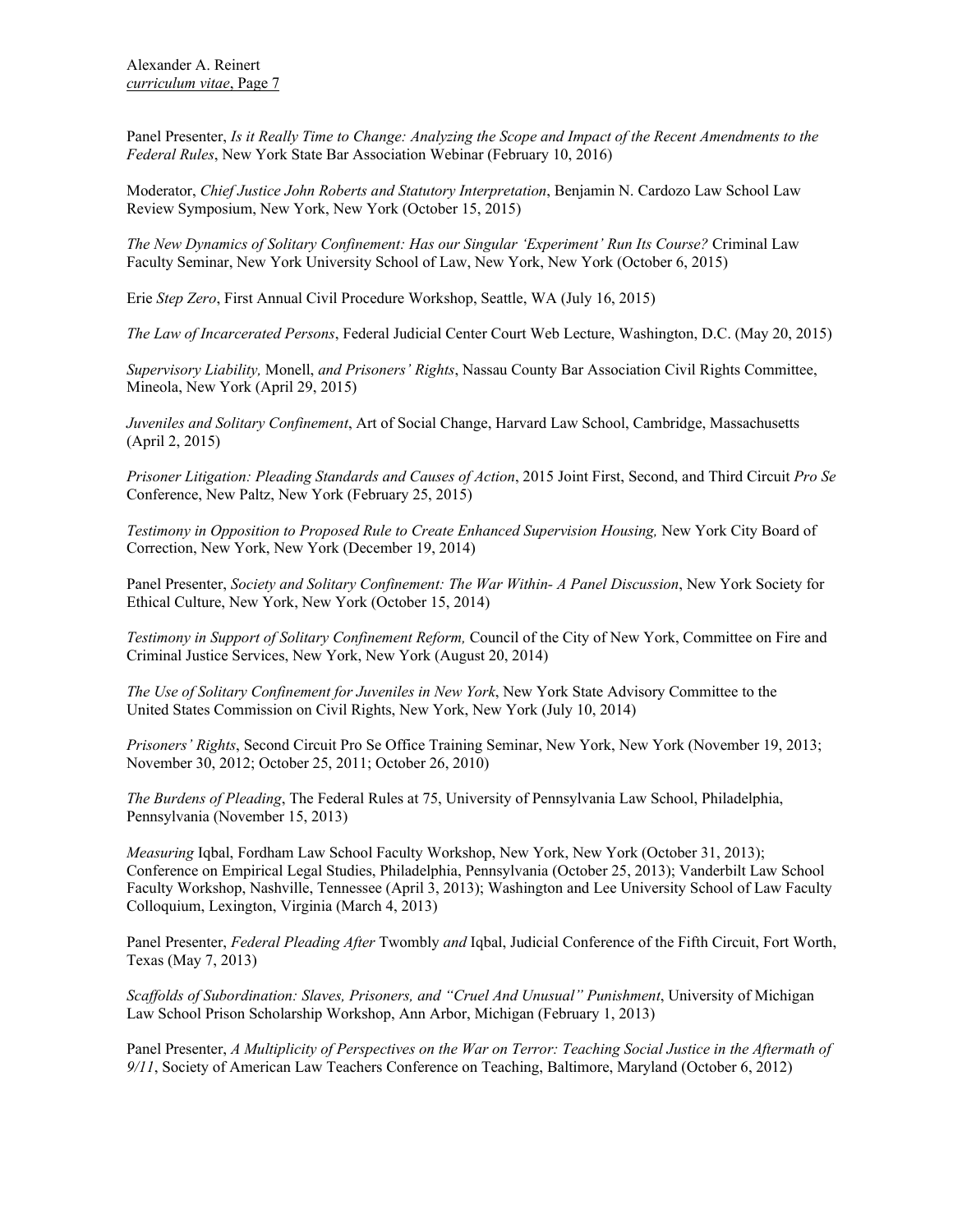*The Value of Meritless Litigation*, Seton Hall University School of Law Faculty Colloquium, Newark, New Jersey (October 1, 2012); Discussion Group on the Impact of Remedies on Constitutional Law, Southeastern Association of Law Schools Annual Meeting, Amelia Island, Florida (July 31, 2012); and Benjamin N. Cardozo School of Law Faculty Development Conference, New York, New York (March 26, 2012)

*Health Care in Prison*, Prison Law 2012, Practising Law Institute, New York, New York (August 3, 2012)

*Iqbal v. Ashcroft: Impact in Prisoner Civil Rights Litigation Pleading Standards and Supervisory Liability,* Section 1983 Prisoner Civil Rights Litigation Training, Buffalo, New York (June 29, 2012)

*Qualified Immunity Fictions*, Barriers and Innovations in Civil Rights Litigation Since 9/11: Practical and Theoretical Perspectives, University of Texas School of Law, Austin, Texas (February 3, 2012)

Moderator, *National Security and Civil Rights*, Association of American Law Schools Annual Meeting, Civil Rights Section, Washington, D.C. (January 7, 2012)

*Release as Remedy for Excessive Punishment*, Annual Conference of the American Society of Criminology, Washington, D.C. (November 17, 2011)

*Pleading as Information-Forcing*, University of Genoa Faculty of Law, Genoa, Italy (June 10, 2011); and Access to Justice Symposium, Institute for Law & Economic Policy, Manalapan, Florida (April 8, 2011)

*Prisoners' Rights Litigation*, Section 1983: Civil Rights Litigation, Georgetown University Law Center, Washington, DC (March 24, 2011)

*Plausible Pleading: Ashcroft v. Iqbal and How the Circuits Are Applying the Decision to Section 1983 Cases*, Section 1983: Civil Rights Litigation, Georgetown University Law Center, Washington, DC (March 24, 2011)

*Does Qualified Immunity Matter?* Official Wrongdoing and the Civil Liability of the Federal Government and Officers, University of St. Thomas School of Law, Minneapolis, Minnesota (March 18, 2011)

*Substantive Case Law Update and The Impact of Ashcroft v. Iqbal*, 2011 Joint First, Second, and Third Circuit *Pro Se* Conference, New Paltz, New York (February 10, 2011)

Roundtable Participant, *Federal Courts, Inc.?* American Constitution Society, New York, New York (February 8, 2011)

*The Many Faces of* Iqbal: *Pleadings, Supervisory Liability and* Bivens, Association of American Law Schools Annual Meeting, Civil Rights Section, San Francisco, California (January 5, 2011)

*Litigating Claims After* Iqbal *and* Twombly, American Association of Justice Teleseminar (December 15, 2010)

*Pleading in a Post-*Twombly *and* Iqbal *World: Where Things Stand*, Bureau of National Affairs Webinar (November 17, 2010)

*The Scholarship of Paul Verkuil* (Moderator), Feitschrift in Honor of Paul Verkuil, New York, New York (October 18, 2010)

*Motions to Dismiss After Iqbal*, National Employment Lawyers Association/New York, Fall 2010 Conference, New York, New York (October 15, 2010)

*Litigating Civil Rights Claims After Iqbal*, Civil Rights Training Institute, NAACP Legal Defense and Education Fund, Warrenton, Virginia (October 7, 2010)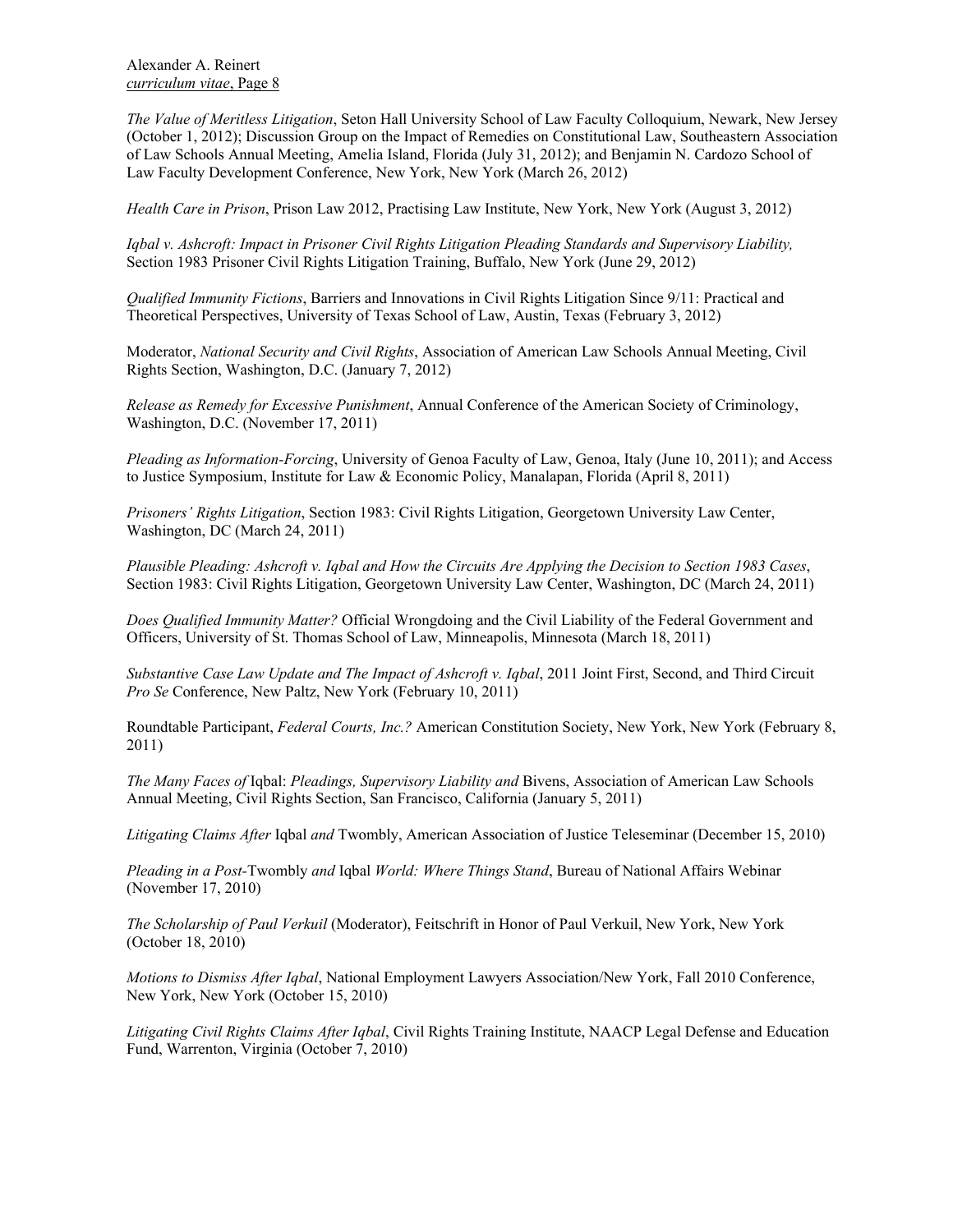*Issues After Iqbal*, Workshop for U.S. District Judges III, Federal Judicial Center, Portland, Oregon (September 22, 2010); Workshop for U.S. District Judges II, Federal Judicial Center, Minneapolis, Minnesota (July 14, 2010); Workshop for U.S. Magistrate Judges II, Federal Judicial Center, Santa Fe, New Mexico (July 9, 2010); Workshop for U.S. District Judges I, Federal Judicial Center, Washington, D.C. (May 20, 2010); Workshop for U.S. Magistrate Judges I, Federal Judicial Center, San Francisco, California (April 9, 2010)

*Issues After Iqbal in Prisoners' Rights Litigation*, Prison Law 2010, Practising Law Institute, New York, New York (September 1, 2010)

*Motions to Dismiss Employment Claims After Iqbal, Twombly, & Swierkiewicz*, National Employment Lawyers Association Annual Convention, Washington, D.C. (June 24, 2010)

Moderator, *The Content and Context of "Hate Speech": Rethinking Regulation and Remedies*, Benjamin N. Cardozo School of Law, New York, New York (May 13, 2010)

Moderator, *Acknowledging Race in a "Post-Racial" Era: Administration of Justice*, Benjamin N. Cardozo School of Law, New York, New York (April 30, 2010)

*The Costs of Heightened Pleading*, CUNY Law School (March 31, 2010)

Panel Presenter, *Triaging and Financing Prison Cases*, Prisoners' Rights Litigation: A Workshop for Advocates, Yale Law School, New Haven, Connecticut (March 4, 2010)

Panel Presenter, *Access to Justice in Federal Courts*, American Constitution Society Symposium, New York University School of Law, New York, New York (January 21, 2010)

Panel Presenter, *Current Issues in Barriers to Justice*, American Constitution Society's Civil Justice Committee at the Yale Law School, New Haven, Connecticut (November 12, 2009)

*Procedural Barriers to Civil Rights Litigation and the Illusory Promise of Equity*, Edward A. Smith/Bryan Cave Lecture Symposium, Enforcing Constitutional Rights in the 21<sup>st</sup> century, UMKC Law School, Kansas City, Missouri (October 23, 2009)

*Practice Issues in Prisoners' Rights Litigation*, Prison Law 2009, Practising Law Institute, New York, New York (September 1, 2009)

*Immunity from Suit in Prisoners' Rights Cases*, Prison Law 2009, Practising Law Institute, New York, New York (September 1, 2009)

*Supreme Court Review: October 2008 Term*, American Association of Justice 2009 Annual Convention, Civil Rights Section, San Francisco, California (July 27, 2009)

*The Future of Public Rights Litigation*, Fordham Urban Law Journal Symposium, New York, New York (March 12-13, 2009)

Panel Presenter, *Gun Regulation after the* Heller *Decision: What's Next?*, New York City Bar Association, New York, New York (December 11, 2008)

*Eighth Amendment Gaps*, Fordham Urban Law Journal Colloquium on Conditions of Confinement, New York, New York (October 24, 2008)

Panel Presenter, *Bivens, Deterrence, and the Individual Liability Model*, Annual Meeting of the Law and Society Association, Montreal, Quebec (May 30, 2008)

Panel Presenter, *Section 1983 Litigation: Deliberate Indifference*, Federal Bar Council Training, New York, New York (October 25, 2007)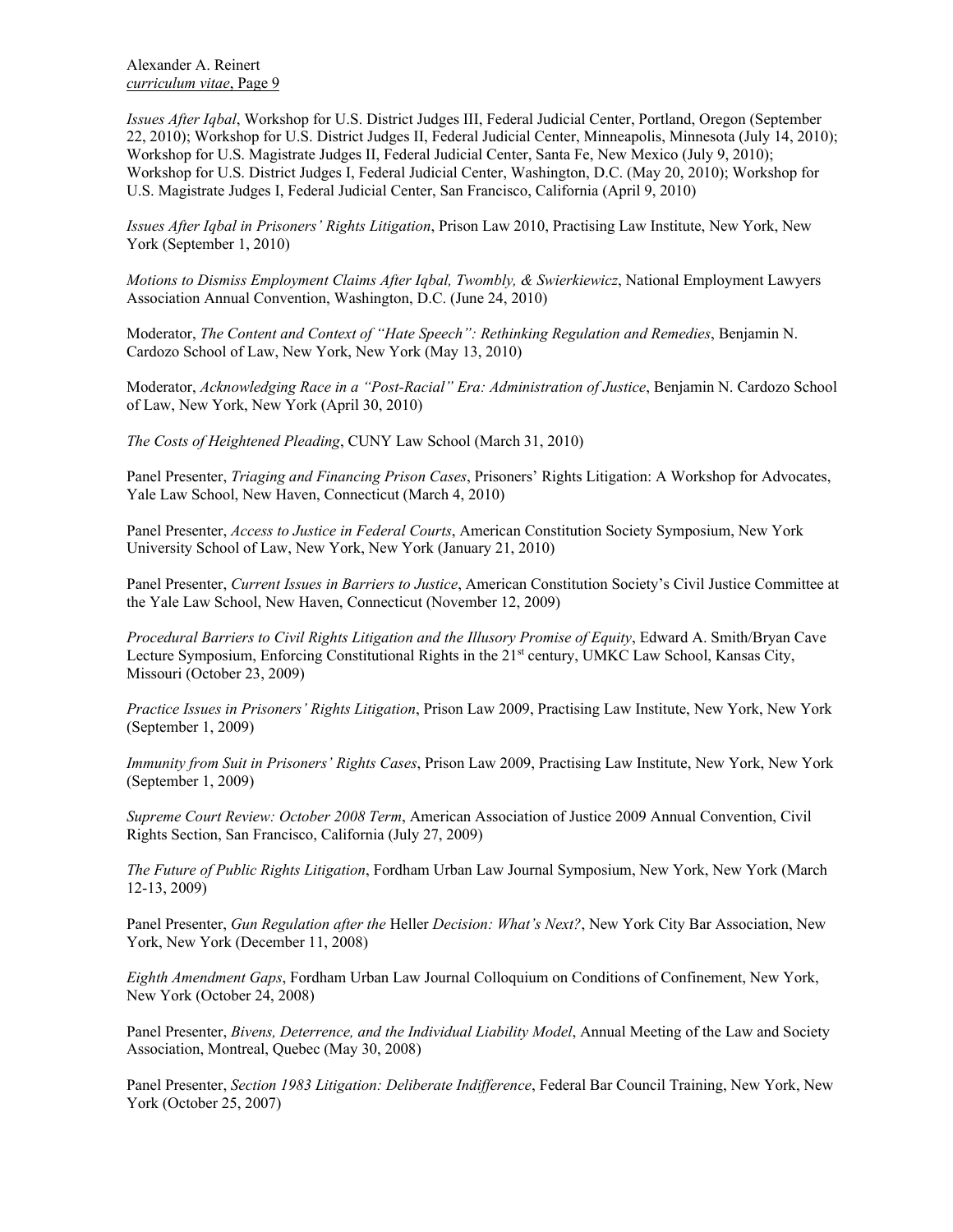*Preserving Constitutional Rights of Muslim Detainees in the Post-9/11 World*, American Association of Justice 2007 Annual Convention, Chicago, Illinois (July 18, 2007)

Panel Presenter, *Congress Using Oversight Banner to Monitor & Investigate Judges*, for Panel on Judicial Independence, 2004 Annual Meeting, American Judicature Society, Atlanta, Georgia (August 7, 2004)

Panel Presenter, *The Use of Statistics in Disparate Treatment Cases*, for Panel at Spring 2004 Conference of National Employment Lawyers Association, New York Chapter, New York, New York (May 7, 2004)

# **SELECTED LITIGATION EXPERIENCE**

### Counsel for a Party:

*Chunn v. Edge*, 20 Civ. 1590 (E.D.N.Y.) (class action seeking protection from COVID-19 for federal detainees)

*A.I.L.L. v. Sessions*, 19 Civ. 0481 (D. Az.) (class action damages action for parents and children injured by border family separations)

*Scott v. Quay*, No. 19 Civ. 1075 (E.D.N.Y.) (class action challenge to conditions in federal detention center)

*Parker v. City of New York*, No. 15 Civ. 6733, 2018 WL 6338775 (E.D.N.Y. De. 4, 2018) (class action challenge to use of solitary confinement by New York City Department of Correction)

*Ziglar v. Abbasi*, 137 S. Ct. 1843 (2017) (liability of high-level officials for abuses of post-9/11 immigration detainees in federal custody)

*McGowan v. United States*, 825 F.3d 118 (2d Cir. 2016) (*Bivens* action for violation of prisoner's First Amendment rights)

*Peoples v. Annucci*, 180 F.Supp.3d 294 (S.D.N.Y. 2016) (class action challenge to excessive use of solitary confinement in New York State prisons)

*Blum v. Holder*, 744 F.3d 790 (1st Cir. 2014) (challenge to constitutionality of Animal Enterprise Terrorism Act, 18 U.S.C. § 43)

*Ashcroft v. Iqbal*, 556 U.S. 662, 129 S. Ct. 1937 (2009) (federal pleading standards)

*Nicholas v. Goord*, 430 F.3d 652 (2d Cir. 2005) (constitutionality of DNA databanks)

*Hilton v. Wright*, 235 F.R.D. 40 (N.D.N.Y. 2006) (class action regarding constitutionality of Hepatitis C treatment protocol in New York prisons)

Counsel for Amicus Curiae: *Vega v. Semple*, No. 18-3176 (2d Cir.) (Eighth Amendment claims involving radon exposure)

*People for the Ethical Treatment of Animals v. Stein*, No. 17-1669, 2018 WL 2714684 (June 5, 2018) (standing for First Amendment challenge to statute imposing civil liability)

*Landers v. Quality Communications, Inc.* (U.S. No. 14-969) (application of federal pleading standards) (petition stage)

*Wood v. Moss*, 134 S. Ct. 2056 (2014) (application of federal pleading standards)

*Minneci v. Pollard*, 565 U.S. 118 (2012) (*Bivens* liability for employees of private contractors)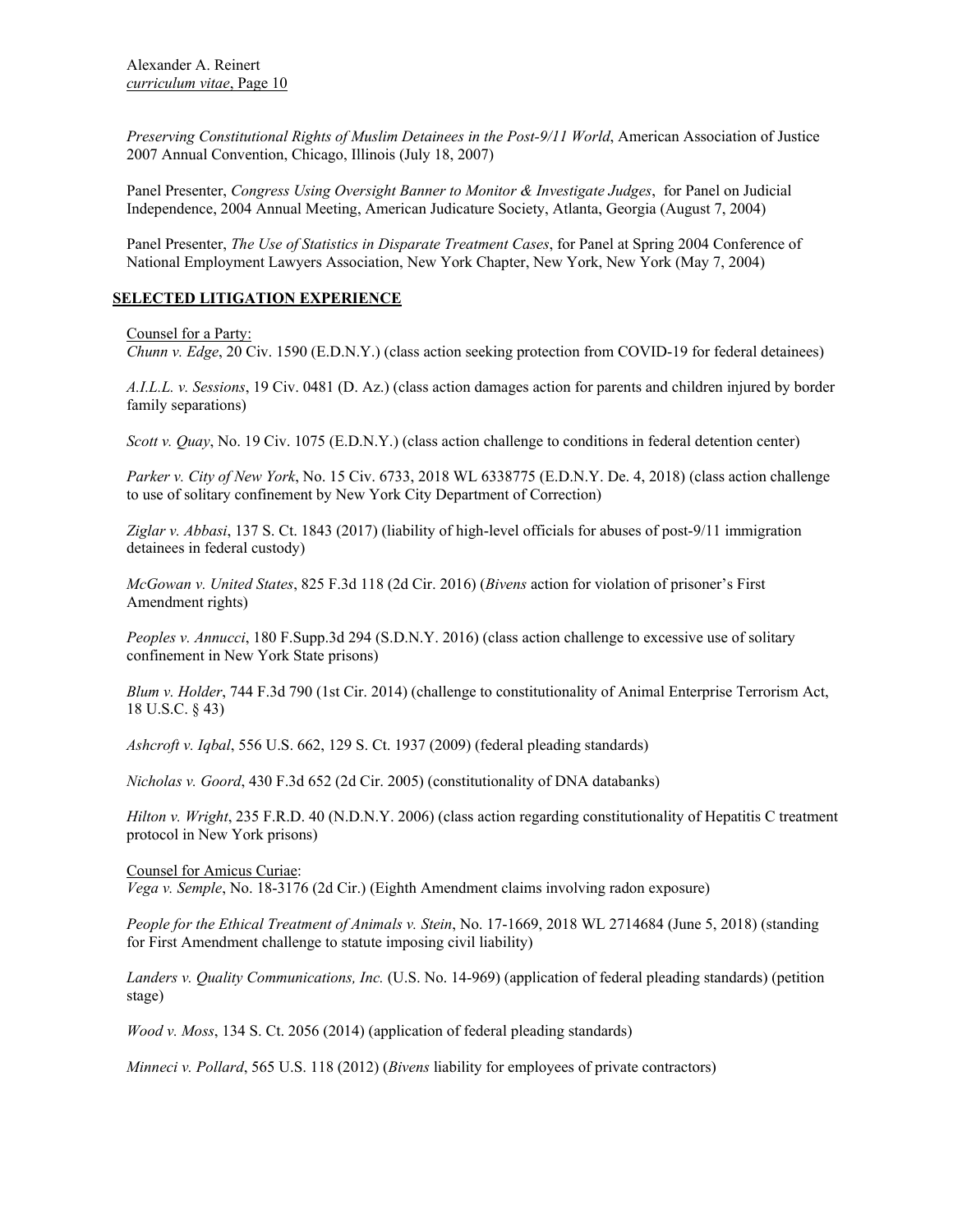*In re Neurontin Marketing, sales Practices and Products Liability Litigation* (D. Mass. MDL Docket No. 1629) (Aug. 29, 2011) (professional responsibility in the context of Multi-District Litigation)

*Coble v. Texas* (U.S. No. 10-1271) (relationship between Eighth Amendment and evidentiary standards in death penalty cases) (petition stage)

*Pliva, Inc. v. Mensing*, 564 U.S. 604 (2011) (relationship between preemption and pleading rules)

*Argueta v. United States Immigration and Customs Enforcement*, 643 F.3d 60 (3d Cir. 2011) (scope of supervisory liability against federal officials)

*Gee v. Pacheco*, 627 F.3d 1778 (10th Cir. 2010) (pleading standards in prisoners' rights case)

*Renfro v. Unisys Corp.*, 671 F.3d 314 (2011) (pleading standard in ERISA case)

# **SELECTED MEDIA APPEARANCES**

*After Trump's Drubbing in the Courts, Liberals Fear a Legal Hangover*, Politico, January 1, 2021

*Trump's Lawyers Have Muddied Their Own Arguments Against Subpoenas*, Huffington Post, January 29, 2020

*Democrats Insist They Haven't Been Wasting Time On Trump's Tax Returns*, Huffington Post, August 27, 2019

*The Trump Tax Return Case Could Take A Year Or Longer*, Huffington Post, July 10, 2019

*How an "Apprentice" Contestant's Lawsuit Could Haunt Trump*, Associated Press, March 30, 2018

*City Agrees to Pay Rikers Inmates It Forced Back Into Solitary Confinement*, N.Y. Times, December 12, 2017

*Inmates to get \$5M in Solitary Suit*, N.Y. Daily News, August 25, 2017

*Trump Weighs Revised Travel Ban, Supreme Court Test Still Possible*, Reuters, February 11, 2017

*'Right to Yelp': New Laws Would Protect Reviewers from Lawsuits*, S.F. Chron., September 26, 2016

*Federal Prisoner Who Blogged For HuffPost Has No First Amendment Rights, Court Rules*, Huffington Post, June 10, 2016

*Overhaul of Solitary Confinement Is Approved for New York's Prisons*, N.Y. Times, March 31, 2016

*In Settlement, State Will 'Overhaul' Solitary Confinement System*, Albany Times-Union, December 16, 2015

*New York State Agrees to Overhaul Solitary Confinement in Prisons*, N.Y. Times, December 16, 2015

*Ruling Altered Civil Suits, to Detriment of Individuals*, N.Y. Times, May 19, 2015

*High Court Declines to Take Case on Pleading Standards for FLSA Claims*, Reuters Legal, April 22, 2015

*Fourth Circuit Adopts 'Plausibility' Test in Employment Discrimination Suit*, Reuters Legal, March 16, 2015

*The Hole: The Psychological Effects of Solitary Confinement, and the Evolving Fight to Eliminate It*, Slate.com, January 14, 2015

*Toughness on Crime Gives Way to Fairness, Cost Reality*, USA Today, March 30, 2014